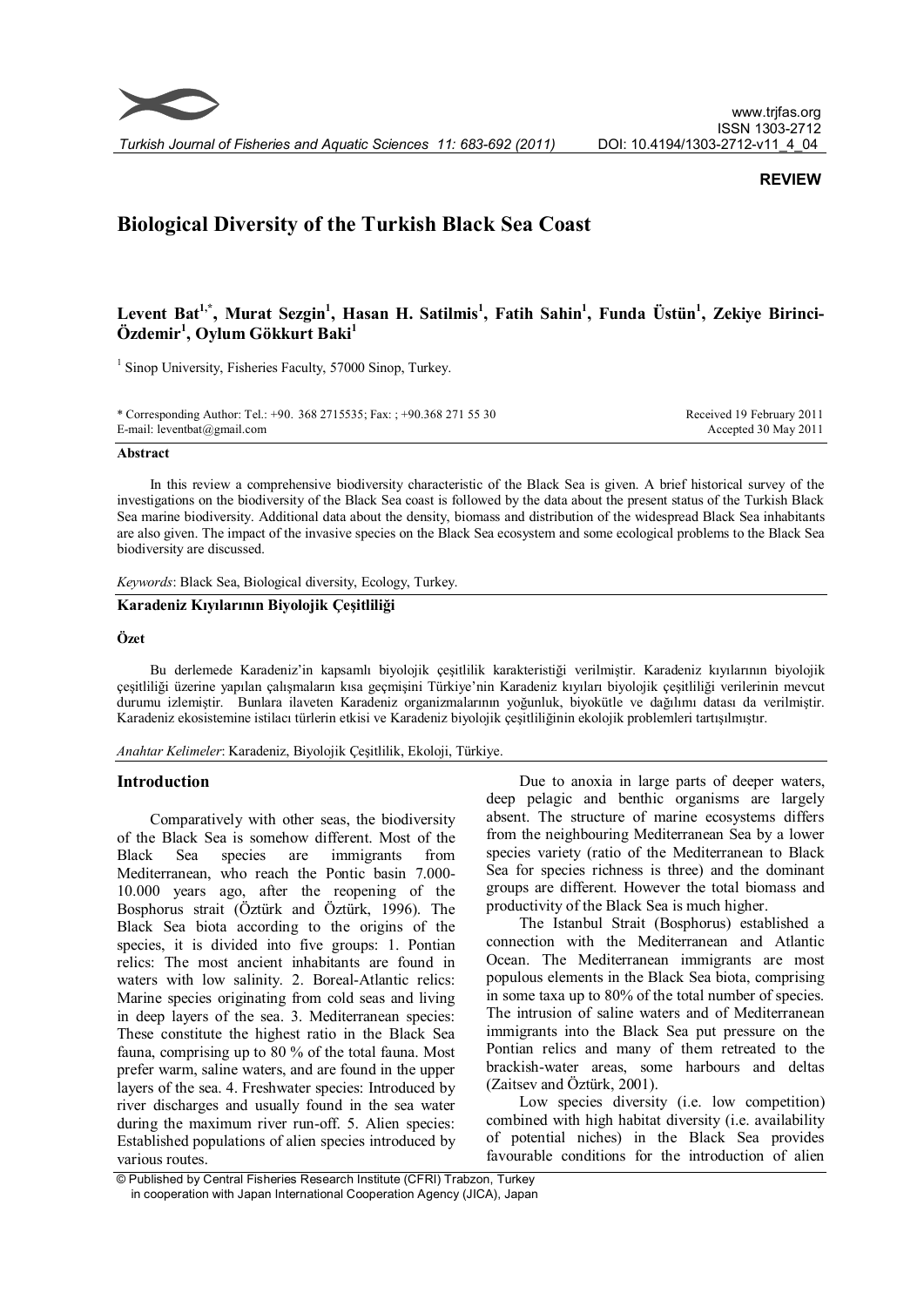species. Some of this species become invasive, altering the stability and functioning of the ecosystem and threatening the indigenous species (CIESM, 2010).

This review draws upon confirmed data about the biodiversity of the Turkish Black Sea coast. The data have been collected by Turkish and foreign scientific experts who have investigated the taxonomy, zoogeography, population dynamics and threats inherent to this region.

#### **Results**

#### **The Biological Diversity of the Turkish Black Sea Phytoplankton**

Phytoplankton is the principle group that plays a dynamic and active role in marine food web, in carriage of primer productivity to higher trophic levels and in global circulation of nutrients and elements. By itself, it comprises 1% of organic carbon and 45% of annual primary production on earth. The proteins, carbohydrates, lipids, vitamins and mineral salts they involve directly or indirectly serve as food source for all the marine organisms. Moreover, the oxygen produced by phytoplankton as a result of photosynthesis is a vital component of "life support" system on earth (Falkowski and Raven, 1997).

A total of 401 species were reported in the studies performed in the Turkish Black Sea coast

between 1989 and 2005. 81 species belonging to Bacillariophyceae, 2 belonging to Chlorophyceae, 3 belonging to Chrysophyceae, 40 belonging to Coscinodiscophyceae, 1 belonging to Cryptophyceae, 7 belonging to Cyanophyceae, 8 belonging to Dictyochophyceae, 173 belonging to Dinophyceae, 6 belonging to Euglanophyceae, 67 belonging to Mediophyceae, 3 belonging to Prasinophyceae, 9 belonging to Prymnesiophyceae and 1 belonging to Trebouxiophyceae were identified (Table 1).

The most dominant phytoplankton classes in the Black Sea are shown in Figure 1. Dinophyceae and Bacillariophyceae are the most dominant families in terms of the number of species (respectively, 173 and 89 species), followed by Mediophyceae (16%, 67 species) and Coscinodiscophyceae (10%, 40 species). Two families (Cryptophyceae and Trebouxiophyceae) are represented by only one species (Figure 1).

One of the most important changes in the Black Sea recorded within 10 years is the fast development of dinoflagellates and other micro-nanoplankton species rather than diatoms. The increase in the ratio of dinoflagellates might be related to the change in nutrient balance and the temperature regime of the seawater (BSC, 2008).

References indicated that peaks in the primary productivity of the Black Sea were known to occur twice a year, with a major bloom generally composed of diatoms in early spring, followed by a secondary bloom mainly comprising coccolithophorids in

**Table 1.** Phytoplankton species distributed along the Turkish Coast of Black Sea

| References | Period    | Area   | CLASS      |                          |     |     |                          |     |     |            |            | <b>TOTAL</b> |                          |     |                          |     |
|------------|-----------|--------|------------|--------------------------|-----|-----|--------------------------|-----|-----|------------|------------|--------------|--------------------------|-----|--------------------------|-----|
|            |           |        | <b>BAC</b> | CHL                      | CHR | COS | CRY                      | CYA | DIC | <b>DIN</b> | <b>EUG</b> | <b>MED</b>   | PRA                      | PRY | TRE                      |     |
|            | 1989-1990 | SW-BS  | 27         | -                        | ۰.  | 16  | $\overline{\phantom{a}}$ |     |     | 37         |            | 15           | $\overline{\phantom{a}}$ | -   | $\overline{\phantom{a}}$ | 98  |
| П          | 1993-1994 | SW-BS  | 26         | ۰                        |     |     |                          |     |     | 35         |            | 18           | -                        |     |                          | 101 |
| Ш          | 1995-1996 | $S-BS$ | 39         | -                        |     | 20  |                          |     |     | 83         |            | 28           | $\overline{\phantom{a}}$ |     |                          | 179 |
| IV         | 1999      | $S-BS$ | 14         | $\overline{\phantom{a}}$ |     | 8   |                          |     | 5   | 65         |            | 19           | 3                        | 8   | $\overline{\phantom{a}}$ | 127 |
| V          | 2000      | $S-BS$ | 16         |                          | -   | 8   |                          |     |     | 37         |            | 10           | $\overline{\phantom{a}}$ |     |                          | 81  |
| VI         | 2002-2003 | $S-BS$ | 11         | -                        |     | 14  |                          |     | 4   | 71         |            | 19           | ۰                        |     |                          | 127 |
| VII        | 2002-2003 | $S-BS$ | 31         | $\overline{\phantom{a}}$ | ۰   | 16  | $\overline{\phantom{a}}$ |     | ς   | 47         |            | 39           |                          |     | -                        | 145 |
| VIII       | 2004      | $S-BS$ | 14         |                          |     | 10  |                          | ◠   |     | 59         |            | 16           | ۰                        |     |                          | 109 |

BAC: Baccillariophycease, CHL: Chlorophyceae, CHR: Chrysophyceae, COS: Coscinodiscophyceae, CRY: Cryptophyceae, CYA: Cyanophyceae, DIC: Dictyochophyceae, DIN: Dinophyceae, EUG: Euglenophyceae, MED: Mediophyceae, PRA: Prasinophyceae, PRY: Prymnesiophyceae, TRE: Trebouxiophyceae.



**Figure 1.** Relative percentage of the classis according to the number of phytoplankton species.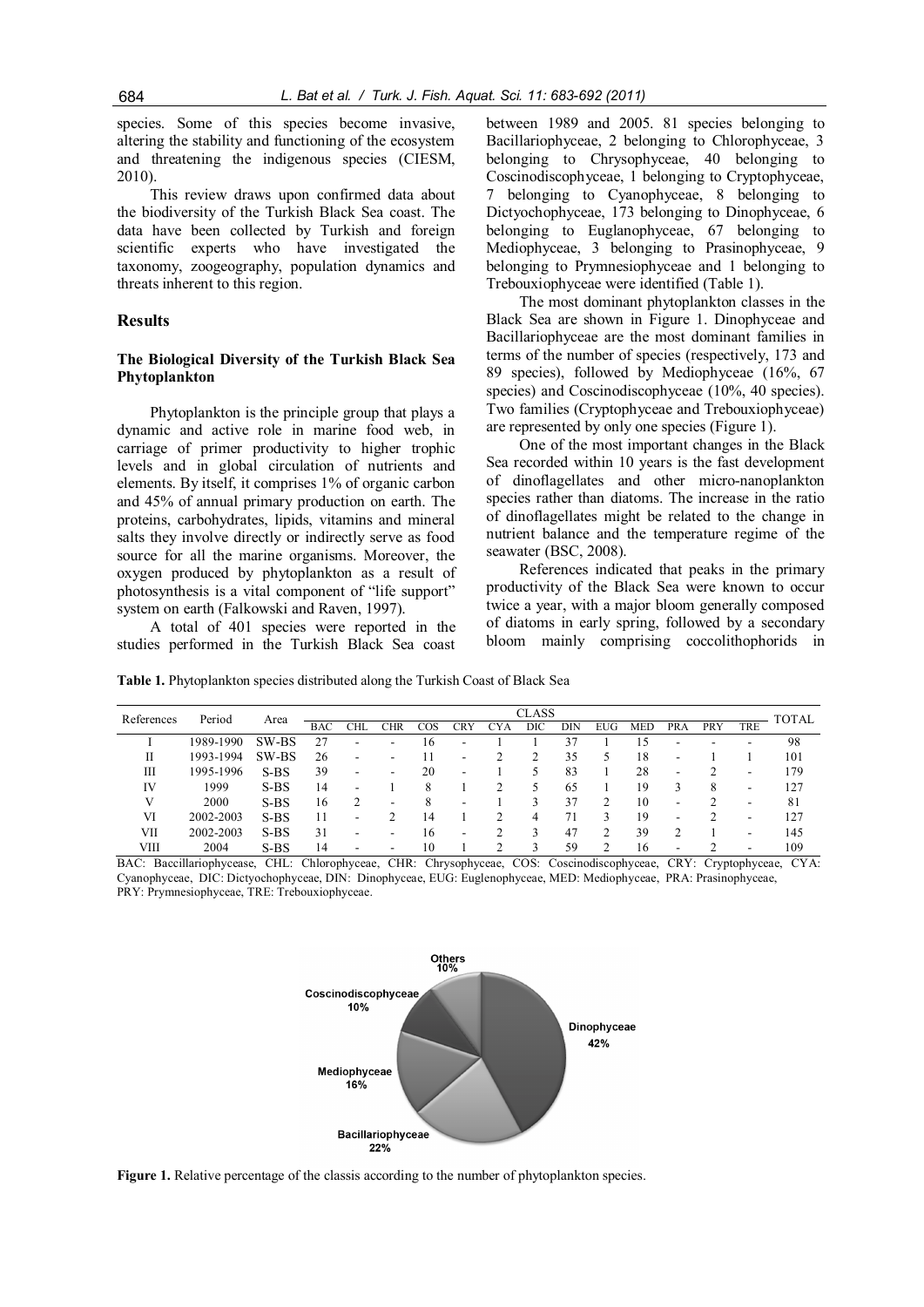autumn. Extensive blooms of coccolithophorids and dinoflagellates occurred mainly in coastal areas of the Black Sea. Additional summer blooms with a predominance of dinoflagellates and coccolithophorids have been increasingly observed in the region in recent years (Turkoglu, 1998; Şahin, 2005; Bat *et al*., 2005; BSC, 2008).

The facts that they are sensitive indicator organisms which can rapidly react to the physical and chemical changes of the ecosystem, and the shift in the time of algal blooms which were recorded to occur for certain species and in certain time lines during previous years to time-independent overproduction of many phytoplankton species in recent years necessitates monitoring of phytoplankton in short term. It is strongly recommended that the monitoring studies should be conducted biweekly or at least once a month in the Black Sea.

#### **The Biological Diversity of the Turkish Black Sea Zooplankton**

Zooplankton community structure plays a significant role between autotrophic and higher trophic levels in food chain. The Black Sea zooplankton community structure is more productive. However, it has lower species diversity as compared to the Mediterranean Sea (BSC, 2008). In the Black Sea, it was in the middle of the  $19<sup>th</sup>$  century (1871) that zooplankton studies first began for faunistic purposes (Kovalev *et al*., 1999).

First studies about zooplankton started in 1952- 1953 (Demir, 1954) on Turkish coast of the Black Sea. Demir (1954) classified the nine copepod species along the south-east part of the Black Sea coast in Turkey. Afterwards, studies increased in the southern of the Black Sea (Einarsson and Gürtürk, 1959; Güner, 1954; Yıldız, 1997; Beşiktepe and Unsal, 2000; Erkan, *et al.*, 2000; Mutlu, 2002; Büyükhatipoğlu *et al.*, 2002; Bircan *et al.,* 2005; Bat *et al.*, 2005; Ustun *et al*., 2007; Yıldız, 2010). Most of these researches were made about copepod species. Copepod *Anomalocera patersonii* was found only in the period of 1952-1953 on the coast of Trabzon. This species was last notified in the period of 1982-1983 by Belyaeva and Zagorodnyaya (1988). Cyclopoid copepod *Oithona nana* was identified by Demir (1954), Einarsson and Gürtürk (1959) and Yıldız (1997). Güner (1994) and Beşiktepe and Unsal (2000) examined copepod species along coastlines of Turkey. Güner (1994) identified five dominant copepod species in 1991-1992, *Calanus ponticus* (*=C. euxinus*), *Acartia clausi*, *Pseudocalanus elongatus*, *Centropages kröyeri* (=*C. ponticus*) and *Paracalanus parvus*. Beşiktepe and Unsal (2000) listed the same five dominant copepod species except for *C. ponticus*, which was replaced by *Oithona similis*. Mutlu (2002) recorded the same species as Beşiktepe and Unsal (2000) did. Eight copepods species were identified in the Sinop region (*C. euxinus*, *A. clausi*, *P. elongatus*, *O. similis, P. parvus, C. ponticus*, *A. tonsa* and *Pontella mediterrenea)*. *P. mediterrenea* was only recorded in 1999 in Sinop coast of the Black Sea. Yıldız (2010) defined the same six copepod species except for *A. tonsa* and *P. mediterrenea* (Table 2).

Demir (1954) listed 5 cladocer species on the Trabzon coast (*Evadne spinifera, Evadne nordmanii, Penilia avirostris, Evadne tergestina=Pseudoevadne tergestina* and *Pleopis polyphemoides=P. polyphaemoides*). In the studies of Sinop region, the same four cladocerans were found, but not *E. nordmanii*. Mutlu (2002) recorded 5 cladocer species (*E. spinifera, E. nordmanni, Podon intermedius, Podon leucarti* and *P. polyphaemoides*). Yıldız (2010) determined 2 cladoceran species (*P. avirostris* and *P. tergestina*) (Table 2).

Classis Appendicularia (*Oikopleura dioica*), Classis Dinophyceae (*Noctiluca scintillans*) and Phylum Chaetognatha (*Sagitta setosa*=*Parasagitta setosa*) were represented in only one species. However Demir (1954) described Phylum Chaetognatha as *Sagitta bipunctata* (Table 2).

Meroplankton was studies mostly level of groups but Ünal (2002) identified level species of meroplankton for the first time in southern Black Sea. This study was recorded 17 meroplankton species for the first time along Turkish coastline in 1999 and noted totally 50 meroplanktonic species in Sinop region.

Studies on meroplankton were made mostly in the level of groups (such as classis, family) and identified by Ünal (2002) as species for the first time. Ünal (2002) found totally 50 meroplankton species, 17 of which were first recorded in Sinop region in 1999. Number of Meroplankton species: Amphipoda: 2; Bivalvia: 4; Byrozoa: 1; Cirripedia: 2; Decapoda: 10; Gastropoda: 6; Isopoda; 2; Oligochaeta: 1; Phoronidae: 1; Polychaeta: 19.

Mediterraneanization is the most important process which enriches the community structure of the Black Sea. Kovalev *et al*. (1998) and Selifonova *et al*. (2008) listed copepod the Mediterranean originated copepod species in the Bosphorus region.

In consideration of the studies made in certain seasonal periods or during year, the distribution of zooplankton diversity along the Black Sea coast of Turkey seems stable. The reason why the diversity remains stable might be that most of these researches have been made on the east coast of the Black Sea, far away from the Bosphorus region.

# **The Biological Diversity of the Turkish Black Sea Jellyfish**

Gelatinous macrozooplankton important affects pelagic food webs by exerting a top-down control on their ecosystems (Shiganova *et al*., 2004). Five species of gelatinous macrozooplankton were present in the Black Sea: two scyphozoan medusa (*Rhizostoma pulmo* and *Aurelia aurita*) and three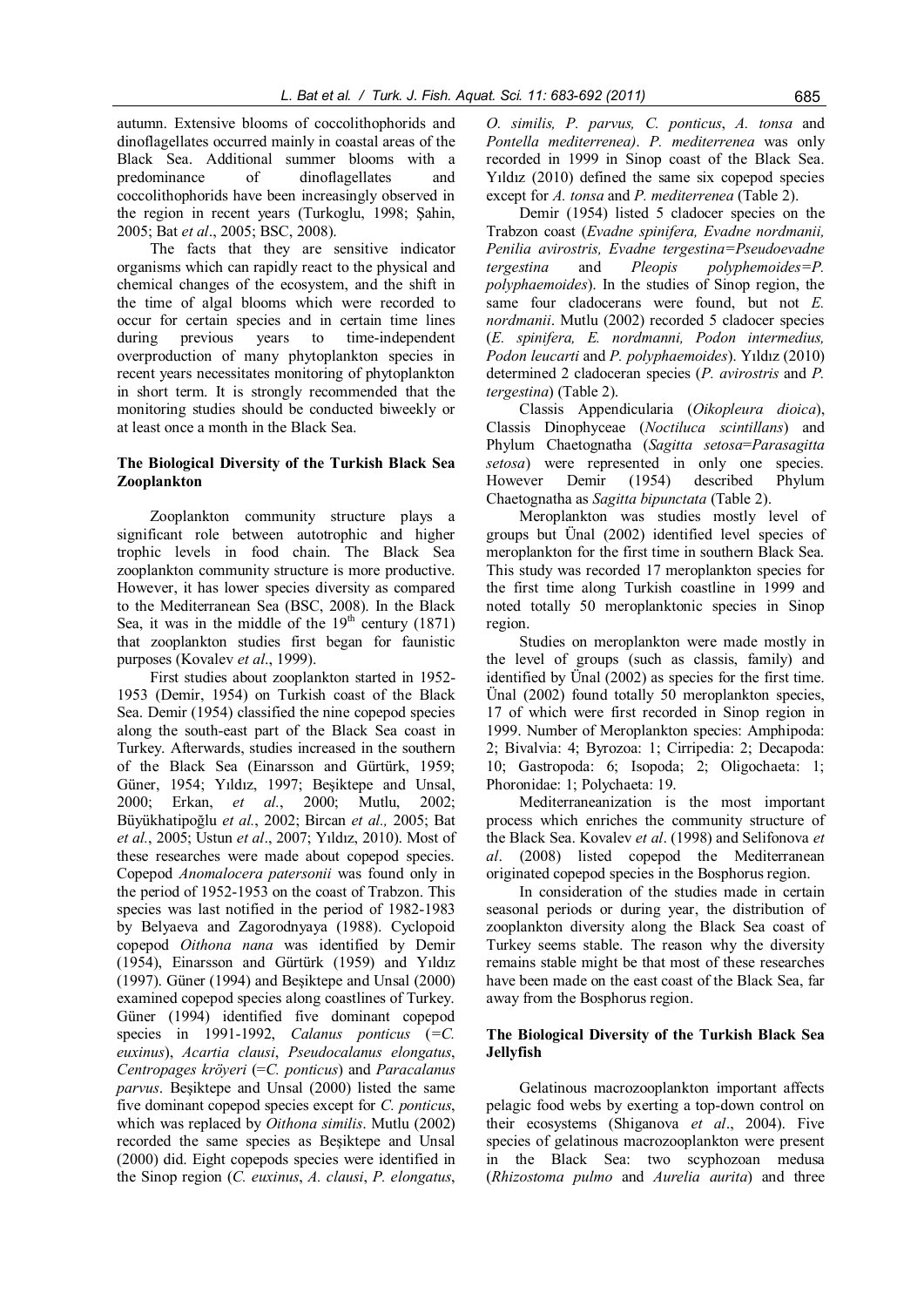| References        | $\mathbf{1}$  | $\overline{2}$                   | $\overline{3}$                   | $\overline{4}$ | 5                | 6                                    | $\overline{7}$   | 8            | 9              | 10               | 11                         |
|-------------------|---------------|----------------------------------|----------------------------------|----------------|------------------|--------------------------------------|------------------|--------------|----------------|------------------|----------------------------|
| Period            | 1952-<br>1953 | 1955-<br>1956                    | 1991-<br>1992                    | 1995-<br>1996  | 1994-<br>1996    | 1996-<br>1997                        | 1995             | 1999         | 2000           | $2002 -$<br>2004 | 1999-2002; 2005-<br>2006   |
| Location          | Trabzon       | Turkish<br>coast of<br><b>BS</b> | Turkish<br>coast of<br><b>BS</b> | Sinop          | <b>SW</b><br>-BS | $\rm SE$<br>$\mbox{{\sc {\bf -BS}}}$ | SW-<br><b>BS</b> | Sinop        | Sinop          | Sinop            | Trabzon; Düzce-<br>Trabzon |
| Taxonomic groups  |               |                                  |                                  |                |                  |                                      |                  |              |                |                  |                            |
| Appendicularia    |               |                                  |                                  |                |                  | $\ast$                               | 1                | $\mathbf{1}$ | 1              | 1                | -1                         |
| Cladocera         | 5             | 3                                |                                  |                |                  | $\ast$                               | 5                | 4            | $\overline{c}$ | 4                | $\overline{c}$             |
| Chaetognatha      | 1             | 1                                |                                  |                | 1                | $\ast$                               | $\mathbf{1}$     | 1            | 1              | $\mathbf{1}$     | 1                          |
| Copepoda          | 9             | 6                                | 5                                | 5              | 5                | $\overline{4}$                       | 5                | 8            | 7              | $\overline{7}$   | 6                          |
| Dinophyceae       | 1             |                                  |                                  |                |                  | $\mathbf{1}$                         |                  | 1            |                | $\mathbf{1}$     | 1                          |
| Foraminifera      |               |                                  |                                  |                |                  |                                      |                  | $\ast$       | $\ast$         |                  |                            |
| Ostrocoda         |               |                                  |                                  |                |                  | $\ast$                               |                  |              | $\ast$         |                  |                            |
| Nematoda          |               |                                  |                                  |                |                  |                                      |                  | $\ast$       | $\ast$         | $\ast$           |                            |
| Rotatoria         |               |                                  |                                  |                |                  |                                      |                  | $\ast$       |                |                  |                            |
| Tintinnidae       | $\ast$        |                                  |                                  |                |                  | $\ast$                               |                  | $\ast$       |                |                  |                            |
| Amphipoda         |               |                                  |                                  |                |                  |                                      |                  | $\ast$       | $\ast$         |                  |                            |
| Bivalvia larvae   |               |                                  |                                  |                |                  | $\ast$                               | $\ast$           | $\ast$       | $\ast$         | $\ast$           | $\ast$                     |
| Byrozoa larvae    |               |                                  |                                  |                |                  |                                      |                  | $\ast$       |                | $\ast$           |                            |
| Cirripedia larvae |               |                                  |                                  |                |                  |                                      | *                | $\ast$       | $\ast$         | $\ast$           | $\ast$                     |
| Decapoda larvae   |               |                                  |                                  |                |                  |                                      |                  | $\ast$       | $\ast$         | $\ast$           | $\ast$                     |
| Echinoderm larvae |               | $\ast$                           |                                  |                |                  |                                      |                  |              |                |                  |                            |
| Gastropoda larvae |               | *                                |                                  |                |                  | $\ast$                               |                  | $\ast$       | $\ast$         | $\ast$           | $\ast$                     |
| Isopoda           |               |                                  |                                  |                |                  |                                      |                  | $\ast$       |                | $\ast$           |                            |
| Oligochaeta       |               |                                  |                                  |                |                  |                                      |                  | $\ast$       |                |                  |                            |
| Phoronidae larvae |               |                                  |                                  |                |                  |                                      |                  | $\ast$       |                |                  |                            |
| Polychaeta larvae |               |                                  |                                  |                |                  | $\ast$                               | *                | $\ast$       | $\ast$         | *                | $\ast$                     |

**Table 2.** Zooplankton species distributed along the Turkish Coast of Black Sea.

(1:Demir, 1954; 2: Einarsson and Gürtürk, 1959; 3: Güner, 1994; 4: Yıldız, 1997; 5: Beşiktepe and Unsal, 2000; 6: Erkan *et al*., 2000; 7: Mutlu, 2002; 8: Büyükhatipoğlu *et al*., 2002; 9:Bircan *et al*., 2005; 10: Bat *et al*., 2005 and Ustun *et al*., 2007; 11: Yıldız, 2010. SW-BS: South Western Black Sea, SE-BS: South Eastern Black Sea.).

Note: \* existed but unidentified species

ctenophore species (*Pleurobrachia pileus, Mnemiopsis leidyi* and *Beroe ovata*) (Kideys *et al*., 2005).

Sea (Shiganova, 1998).

In 1980's, a high 'bloom' of the jellyfish *Aurelia aurita* was showed with high abundance of copepods. The population of *A. aurita* grew explosively and reached peak values  $(0.6 -1 \text{ kg m}^{-2})$  during the 1984-1985 when its total biomass for the total sea area was calculated to be 300-500 million tons (Shushkina and Musayeva, 1983; Lebedeva and Shuskina, 1991). After the explosive development of *M. leidyi* in 1989, the abundance of *A. aurita* dropped. In the Black Sea population of *A. aurita* was decrease 1989-1991. Average biomass of *M. leidyi*, *P. pileus* and *A. aurita* in Turkish area were determined approximately the Bulgakova, 2000).

same in 1992 and 1993 (Mutlu *et al*., 1994). *M. leidyi* had spread throughout the Black Sea, with average biomasses of up to 1 kg.m<sup> $-2$ </sup> in 1988. In the autumn of 1989, the greatest mean biomass of 4.6  $\text{kg.m}^{-2}$  and the greatest average of 7600 ind.m<sup>-2</sup> were measured in the open sea (Vinogradov, 1989). After 1990 biomass of *M. leidyi* decreased almost steadily until 1993 when it dropped to its lowest value. In Turkish coast of Black sea, *M. leidyi* was found in 1989-1990 the Sea of Marmara and then eastern Mediterranean Sea (Kideys and Niermann, 1994). Owing to wide temperature tolerance and need to nourishment this species was to be included in Black

*M. leidyi* was to be important responsible for the decrease of mesozooplankton and anchovy fishery in the Black Sea because this species great consumer for the fish eggs- larvae and zooplankton that many fish also feed. (Kideys, 2002; Finenko *et al*., 2003; Tsikhon-Lukanina *et al*., 1993). The stocks of zooplanktivorous fish (anchovy, sprat) dropped (Figure. 2) due to competition with *M. leidyi* for food and predation by *M. leidyi* on fish eggs and larvae (Tsikhon-Lukanina *et al*., 1993; Shiganova and

UN FAO, DIE (Government Statistical Institute, Turkey) reports show that catches of the Black Sea anchovy *Engraulis encrasicolus ponticus* recovered to the level of late 1970's, the anchovy fishery is considerable for Turkish industry.

New invader, the ctenophore *Beroe ovata* has been introduced into the Black Sea in 1997 (Konsulav and Kamburska, 1998; Finenko *et al*., 2000; Shiganova *et al*., 2000). By 1999, the biomass of *M. leidyi* in Turkish offshore waters had decreased by the appearance of another ctenophore, *B. ovata* which exclusively feeds on *M. leidyi* and very effective in controlling its levels (Kideys *et al*., 2000; Shiganova *et al*., 2001; Bilio and Niermann, 2004) while some species of plankton have begun to increase (Finenko *et al*., 2003; Kideys *et al*., 2005).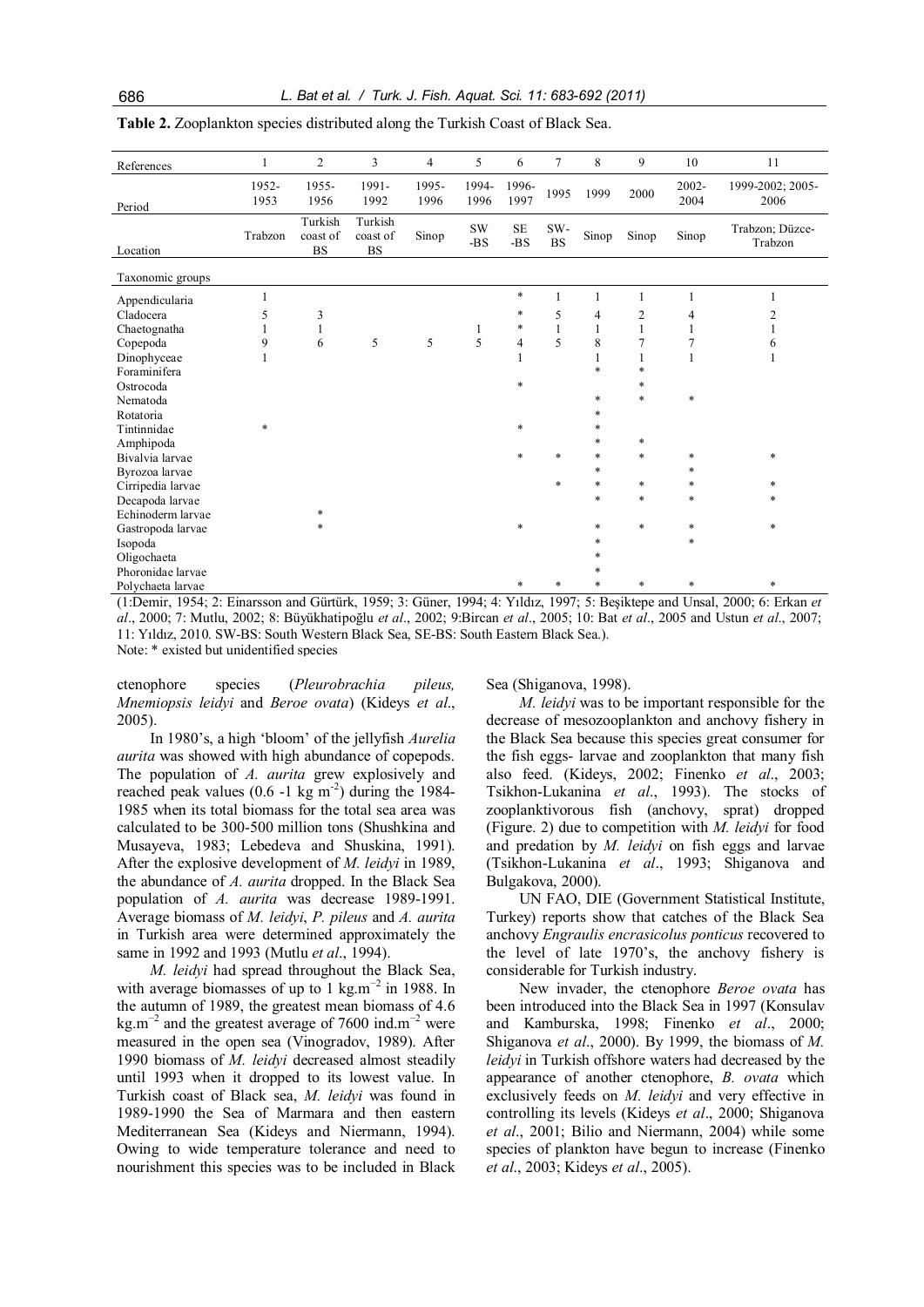In Sinop Bay, in Turkish coast, changing of gelatinous abundance was investigated and species showed seasonality between 2002 and 2004. Maximum average biomass and abundance of gelatinous macrozooplankton was determined in June and July 2003 and July 2004 (Birinci, 2005). In July 2003, zooplankton quantity was determined minimum in time *M. leidyi* was peak. The data presented demonstrate the pattern of *M. leidyi* population growth in summer-early autumn and its extinction after *B. ovata* appearance. *M. leidyi* abundant was peak in July 2003 in time very low zooplankton and fish eggs and larvae values were determined. In 2004, abundance of *M. leidyi* was diminishing cooperated previous two years (Bat *et al*., 2005; Birinci, 2005).

Direct and indirect effective of gelatinous macrozooplankton in the Black Sea has important. In thus, various researchers have studied to determine variation its levels and the energy flow along the food web. In Sinop University gelatinous macrozooplankton studies have sustained since 1999.

#### **The Biological Diversity of the Turkish Black Sea Benthos**

The diversity of zoobenthos in the Turkish Black Sea is not known well. Macrozoobenthic populations of the Turkish littoral and sublittoral zones have been investigated only partially so far. For the last 45 years, the studies of zoobenthic organisms carried out mostly within the Bosphorus-Black Sea junction region. Afterwards studies were extended more recently to the rest of the southern coastal waters (Kocataş and Katağan, 1980; Ateş, 1997; Mutlu, 1992; Mutlu, 1993; Sezgin *et al*., 2001; Gönlügür, 2003; Çulha, 2004; Öztürk *et al*., 2004; Çınar, 2005; Kırkım *et al*., 2006; Sezgin and Katağan, 2007; Bilgin *et al*., 2007; Sezgin *et al*., 2007). According to the latest unpublished data, the number of zoobenthic species amounts to 421, belonging to 13 taxonomic groups (Table 3). Polychaeta is the most diverse of these, with 120 species. Molluscs constitute the second most diverse group, with 115 species. Taking into account the fact that some groups- Protozoa,



**Figure 2.** Long-term changes in anchovy catch (tons) and biomass of *M. leidyi* in the Black Sea (until 2001 from Shiganova and Bulgakova (2000); total anchovy catch from DIE (2006); value of *M. leidyi* and *B. ovata* after 2001 from Bat *et al*. (2005) and Birinci (2005)

**Table 3.** Species richness of zoobenthos over the Black Sea and along the Turkish coast (unpublished data)

| Taxon         | The Black Sea | Turkish Black Sea Coastal Zone |           |                           |  |  |  |  |
|---------------|---------------|--------------------------------|-----------|---------------------------|--|--|--|--|
|               |               | 1980-1990s                     | 2000-2007 | For all time observations |  |  |  |  |
| Polychaeta    | 308           | 112                            | 120       | 120                       |  |  |  |  |
| Mollusca      | 177           | 103                            | 115       | 115                       |  |  |  |  |
| Amphipoda     | 104           | 75                             | 86        | 86                        |  |  |  |  |
| Decapoda      | 59            | 29                             | 31        | 31                        |  |  |  |  |
| Isopoda       | 34            | 13                             | 14        | 14                        |  |  |  |  |
| Echinodermata | 27            | 13                             | 14        | 14                        |  |  |  |  |
| Cumacea       | 26            |                                | 3 ا       | 13                        |  |  |  |  |
| Porifera      | 33            | 12                             |           | 12                        |  |  |  |  |
| Tanaidacea    | 6             | n                              |           | n                         |  |  |  |  |
| Anthozoa      | h             |                                |           |                           |  |  |  |  |
| Ascidacea     | 10            |                                |           |                           |  |  |  |  |
| Cirripedia    |               |                                |           |                           |  |  |  |  |
| Sipuncula     |               |                                |           |                           |  |  |  |  |
| Total         | 798           | 385                            | 419       | 421                       |  |  |  |  |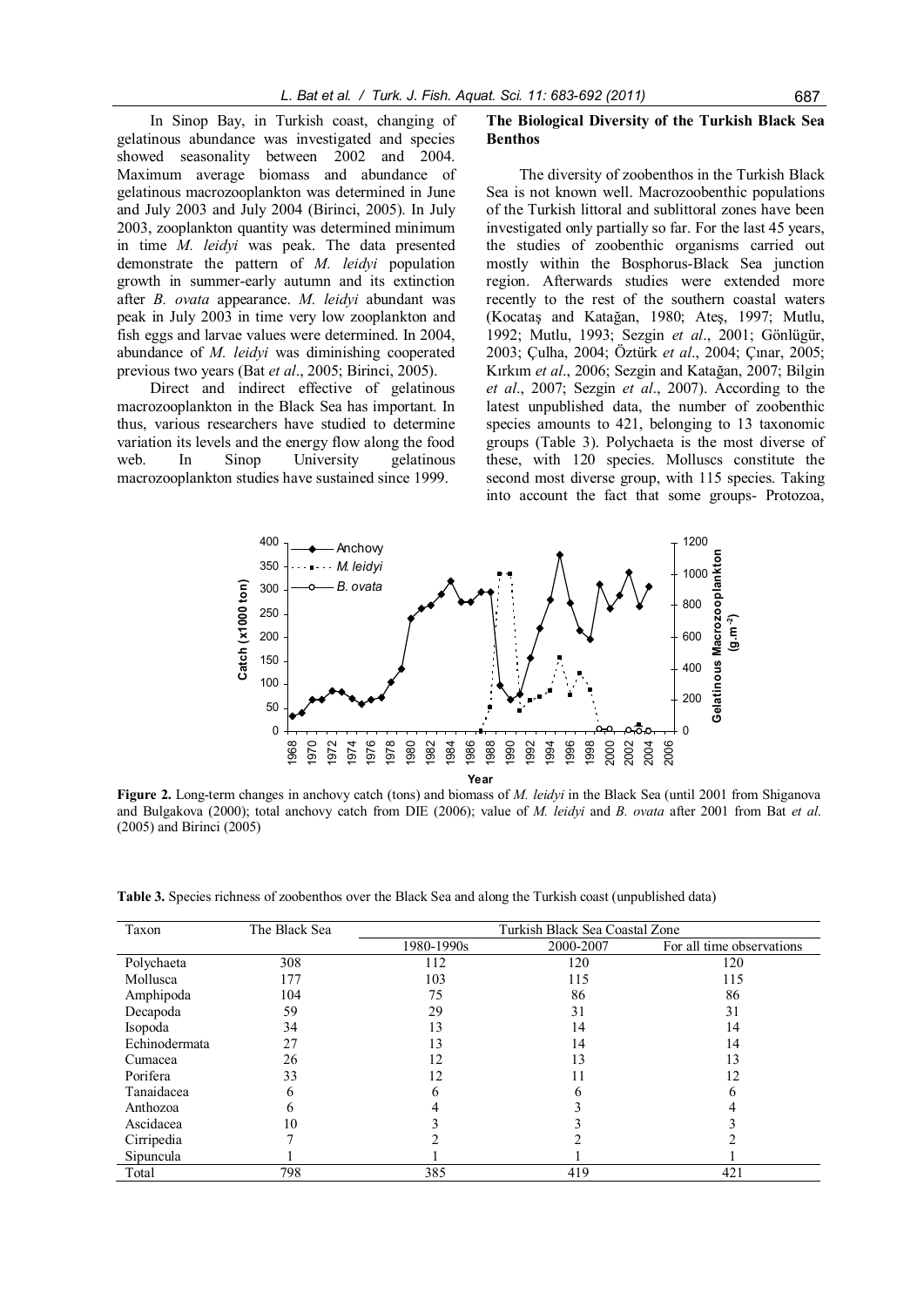Oligochaeta, Turbellaria, etc. - have not yet been well studied, it can be assumed that the number of benthos species is actually much higher than the current total.

According to the Table 3, out of 10 different groups; Polychaeta, Mollusca and Amphipoda accounted for 76% of the total abundance, followed by Decapoda, Isopoda, Echinodermata, Cumacea, Porifera, and others. 385 macrobenthos species were registered during 1980-2000, and this number increased to 419 in 2000-2007. Therefore, no evidence exists for the reduction of species richness in the Turkish Black Sea coastal zone during the last 25 years. Moreover, bottom fauna was enriched in 2000- 2007 due to (1) introduction of some species that were previously recorded only in the Bosphorus region; (2) introduction of alien species; (3) Mediterranization (climate change effects); (4) more detailed studies to cover neglected geographical locations or habitats; (5) recovery of ecosystem health (Revkov, 2009).

However, contrary to the steady character of species richness, abundance and biomass of some species were dramatically changed. The decline in populations of many benthic invertebrates (Crustacea, Mollusca, Polychaeta), which play a significant role in the food chain of the benthos consuming fish, has been clearly noted in the last two decades. The first visible changes in the structure of coastal benthic communities in southern coast of Black Sea were the increase in density of some Mollusca species (such as *Patella* spp., *Rapana, Chamelea*) during the last 10 years. Moreover, the replenishment of juvenile bivalve populations was found to depend on the strength of *Mnemiopsis-Beroe* interactions in the pelagic zone and therefore subject to considerable interannual variations. Better resistance of *Anadara ineaquivalvis* to environmental stresses than the native species permitted its population to become a dominant group at the 10-30 m depth range (Revkov, 2009).

Available observations appear to indicate that eutrophication and different survival ability of benthic species in hypoxic conditions played an important role in the development and formation of macrobenthic communities. It appears that the

invasion of *Beroe ovata* in 1999 did not play any major role for either the recovery of benthic communities or the development of a new stable structure. On the contrary, disturbing quasi-stability of the system, the community started experiencing more pronounced fluctuations in both abundance, biomass and species structure. On the other hand, the Mediterranization process or invasion of the system by new species continued (Revkov, 2009).

The Black Sea bottom algae flora is the impoverished derivative of the Mediterranean one. The species list today comprised 80 Chlorophyta, 76 Phaeophyceae and 169 Rhodophyta (Milchakova 2002; 2003a; 2003b; 2007). A detailed account of the early algal records along the Turkish coast of the Black Sea is given by Aysel *et al*. (1996; 2000; 2004; 2005). In these studies, 25 macroalgal taxa were reported in Trabzon coastal waters and 21 macroalgal taxa at Sinop and its vicinity (central zone), 55 taxa along the coast of Trabzon and 88 taxa between Rize and Sarp in the southeastern part of the Black Sea, 210 taxa at Bartin and 205 taxa at Zonguldak (western zone) belonging to four algal classes (Cyanophyceae, Rhodophyceae, Phaeophyceae and Chlorophyceae). In total, 258 taxa were identified in the Turkish Black Sea region, from five classes: Cyanophyceae with 13 species, Rhodophyceae with 140 species, Phaeophyceae with 53 species, Chlorophyceae with 50 species and Charophyceae with 2 species. With new additions of algal taxa, this number increased later to 297 by Aysel *et al*. (2004). Karacuha and Gönülol (2007) performed a study and collected marine algae species on the coastline between Sinop and Ayancık coasts. Totally 206 algae species were determined. Eight of them belonging to blue-green algae (Cyanophyta), 109 to red algae (Rhodophyta), 42 to brown algae (Ochrophyta) and 47 to green algae (Chlorophyta). The preliminary list of algal taxa and macrophytes along the Turkish coast of the Black Sea is given by Aysel *et al*. (2005) (Table 4). However it is essential to prepare an actual checklist based on "htpp://www.algaebase.org" due to the some omitted, undetermined and synonym species.

|                         |                 | Macrophytes    |                |                   |               |     |
|-------------------------|-----------------|----------------|----------------|-------------------|---------------|-----|
| Regions                 | Cyanophyta (CY) | Rhodophyta (R) | Phaeophyta (O) | Chlorophyta $(C)$ | Magnoliophyta |     |
| Kırklareli              | 23              | 71             | 24             | 30                |               | 151 |
| Kocaeli, Sakarya, Düzce | 30              | 126            | 50             | 46                |               | 255 |
| Zonguldak               | 20              | 100            | 42             | 43                |               | 208 |
| Bartin                  | 12              | 116            | 43             | 39                |               | 213 |
| Kastamonu               | 22              | 133            | 56             | 48                |               | 262 |
| Sinop                   | 22              | 136            | 52             | 55                |               | 268 |
| Samsun                  | 20              | 106            | 27             | 22                |               | 178 |
| Ordu                    | 14              | 93             | 27             | 26                |               | 164 |
| Giresun                 | 18              | 109            | 33             | 30                |               | 193 |
| Trabzon                 |                 | 23             | 8              | 23                |               | 58  |
| Rize, Artvin            |                 | 43             | 15             | 27                |               | 91  |
| Total                   | 30              | 142            | 57             | 58                |               | 297 |

**Table 4.** Benthic algae and macrophytes diversity from different areas in the Black Sea coast of Turkey (Aysel *et al*., 2005)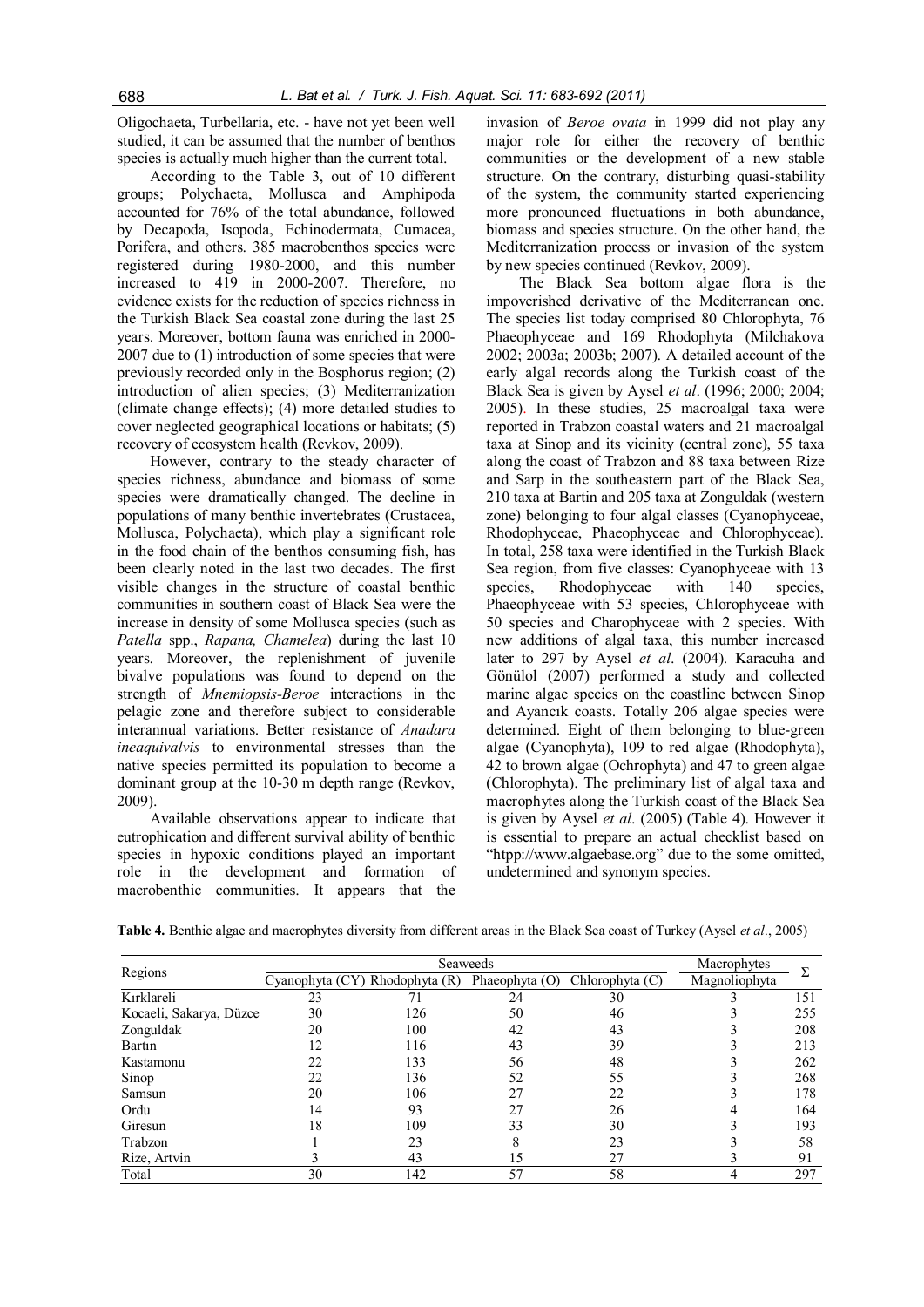# **The Biological Diversity of the Turkish Black Sea Fish and Mammals**

In the Black Sea investigations on the determination of fish fauna started in late 1940's. The Black Sea fishes have different origins. Rass (1949) divided the Black Sea fish fauna into four main groups, based on their origins and ecologies. These are: a) freshwater species; b) brackish Ponto-Caspian relicts; c) cold-water species with Boreal-Atlantic origin; and d) warm-water species with Mediterranean origin. The last two groups (c and d) include the most widely spread and commercially important species in the Black Sea.

Öztürk (1999) reviewed to the general biodiversity in the Turkish Black Sea, and stated that the presence of 140 fish species. Bilecenoglu *et al*. (2002) have published a checklist of the marine fish fauna of Turkey and report a total of 151 species are given in the Turkish Black Sea coast. However, a few data are available on the fishes of Turkish Black Sea coast (Slastenenko, 1955-1956; Akşiray, 1987; Bilecenoglu *et al*., 2002; Can and Bilecenoğlu, 2005). In the recently study a total of 94 fish species belonging to 44 families were identified in the Sinop and Samsun coast (Bat *et al*., 2005). *Acipenser persicus*, *Apletodon dentatus bacescui*, *Gobius cruentatus* and *Zebrus zebrus* were new recorded from Sinop Peninsula of the Turkish Black Sea (Bat *et al.*, 2005 and 2006). Considering to one of the last review (Keskin, 2010), a total of 161 species present in the Turkish Black Sea: 62.73% of which is Atlanto-Mediterranean species, 6.83% cosmopolitans, 28.57% endemics (18.01% Black Sea endemics, 10.56% Mediterranean endemics) and 1.86% introduced species (Indo-Pacific and Atlantic origins) such as, *Liza haematocheila, Sphraena obtusata* and *Salmo salar*. Finally Black Sea Fish Check-List was given by BSC (2010).

Populations of some fish species have been significantly reduced due to extreme fishing pressures on the Turkish part of Black Sea. Although it has 168 species of fish in the Black Sea (Zaitsev and Mamaev, 1997), there are only a few species of economic importance and the supply of fishes is limited because of intensive fishing, industrialisation and urbanisation have caused fisheries the most favoured species to decline (Kideys, 1994; Bat *et al.,* 2007). In particular, the populations of anchovy and turbot have been reduced over the last several years.

There are only few taxonomic groups of marine mammals in the Black Sea fauna that include three cetacean species–the harbour porpoise (*Phocoena phocoena*), the short-beaked common dolphin (*Delphinus delphis*) and the common bottlenose dolphin (*Tursiops truncatus*).

### **Conclusion**

In terms of species diversity, the Black Sea

biological diversity is of average richness when compared to the world's other large expanses of water. Generally, in undisturbed natural conditions species diversity in the Black Sea fauna is approximately three times less than that in the Mediterranean. Living organisms and habitats are easily affected by human activities, e.g. trawling, eutrophication and coastal constructions. Such human activities present the most important contemporary threat to biological diversity, both in the shallow shelf and in the hydrogen sulphiderich layers below 150 m. These facts suggest the urgent need for protective and restorative measures. To protect the biological diversity of the Turkish Black sea region: trawling should be prohibited; sea construction should not be permitted without ecological analyses prepared by marine experts; marine protected areas should be established in territories that are important sources of benthic and planktonic larvae. We know a considerable amount about Black Sea biodiversity but our knowledge has a limited value because the data are often presented in non-congressional languages; the data are not available (unpublished or in grey literature) or not comparable (different sampling/analyses protocols used) c) the data are insufficient (limited number of taxonomic groups studied) and d) we are not able to translate scientific information into indicators to support adequately political decisions /track policy effectiveness. In summary, the Turkish Black Sea coast shelves are subject to anthropogenic interference, resulting in almost complete destruction of the sea bottom communities. This results in changes in the diversity, quantity, and reproductive capacity of biological resources.

#### **Acknowledgements**

This study is a contribution to the European Community Programme **UP-GRADE BLACK SEA SCIENTIFIC NETWORK (UP-GRADE BS-SCENE)** PROJECT NUMBER - **226592**.

We also would like to thank Prof. Dr. Bayram Öztürk and Prof. Dr. Sedat Yerli for their valuable comments to improve the manuscript.

#### **References**

- Akşiray, F., 1987. Turkey marine fish and key of the classification. İ.Ü. Rektörlüğü Yayınları No: 3490 II. Baskı. Kardeşler Basımevi. İstanbul.
- Ateş, A.S., 1997. Gerze-Hamsaroz (Sinop) Kıyı Decapoda (Crustacea) Faunası üzerine Bir Araştırma. Master Thesis, University of Ondokuz Mayıs, Samsun, 157 p.
- Aysel, V., Erdugan, H., Sukatar, A., Güner, H. and Öztürk, M., 1996. Marine algae of Bartin. Tr. J. of Botany 20: 251–259.
- Aysel, V., Senkardesler, A. and Aysel, F., 2000. Marine flora of Ordu (Black Sea, Turkey). SBT 2000-Reports: 61-69.
- Aysel, V., Erdugan, H., Dural, Ş., Tarakci, B., Okudan, E.S., Senkardesler, A. and Aysel F., 2004. Marine flora of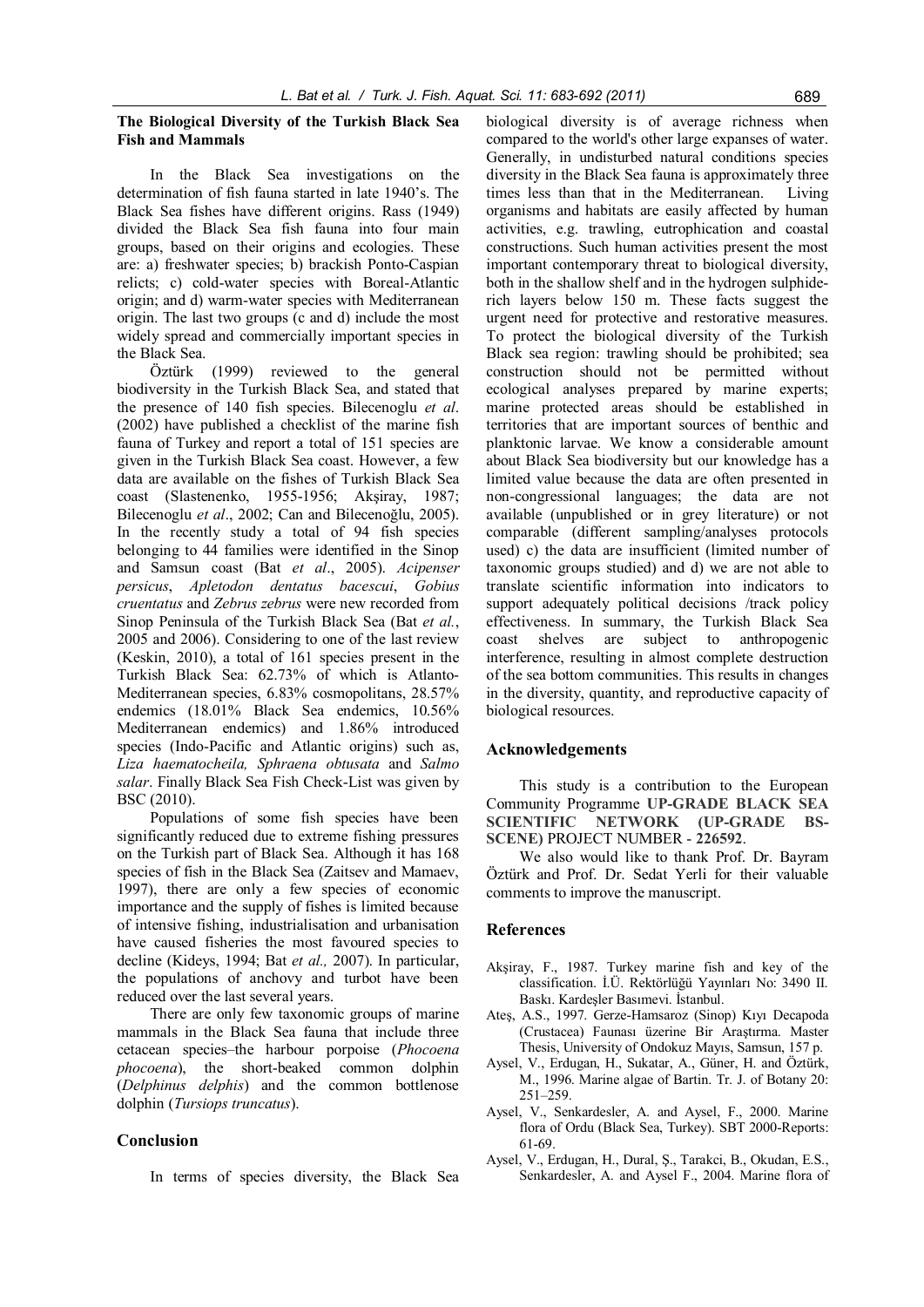Sinop (Black Sea, Turkey). EÜ Su Ürünleri Derg. 21 (1-2): 59-68. ISSN 1300-1590.

- Aysel, V., Erdugan, H., Dural, A., Tarakci, B. And Okudan, E.S., 2005. Marine algae and seagrasses of Giresun Shores (Black Sea, Turkey). J. Black Sea/ Mediterranean Environment11(3):241-255. , ISSN: 1304-950.
- Bat, L., Erdem, Y., Ustaoğlu, S., Yardım, Ö. and Satılmış, H.H., 2005. A study on the fishes of the Central Black Sea Coast of Turkey. J. Black Sea/Mediterranean Environment, 11: 281–96. ISSN: 1304-950.
- Bat, L., Demirci, G.G. and Öztürk, M., 2006. Occurrence of *Apletodon dentatus bacescui* (Murgoci, 1940) (Gobiesocidae) and *Coryphoblennius galerita* (Linnaeus, 1758) (Blenniidae) at the central Black Sea coast of Turkey. Black Sea/Mediterranean Environment, ISSN: 1304-950, 12: 59-65.
- Bat. L., Kideyş. A.E., Oğuz, T., Beşiktpe, S., Yardım, Ö., Gündogdu, A., Üstün, F., Satilmis, H.H., Sahin, F., Birinci-Özdemir, Z. and Zoral, T., 2005. Monitoring of the basic pelagic ecosystem parameters in the central Black Sea. Project no: DPT, 2002K120500 (TAP-S013), 488 p.
- Bat, L., Şahin, F., Satılmış, H. H., Üstün, F., Özdemir, Z.B., Kıdeyş, A. E., Shulman, G. E., 2007. The changed ecosystem of the Black Sea and its impact on anchovy fisheries. (in Turkish). Journal of FisheriesSciences.com, 1 (4):191-227. DOI: 10.3153/jfscom.2007024, ISSN 1307-234X.
- Baytut, Ö., 2005. A Study on the Phytoplankton Distribution and Variation along the Samsun Black Sea coastline. Master Thesis, OMU, Fen Bilimleri Enstitüsü, Samsun, 186 p.
- Baytut, O., Gonulol, A. and Koray, T., 2010. Temporal Variations of Phytoplankton in Relation to Eutrophication in Samsun Bay, Southern Black Sea. Turkish Journal of Fisheries and Aquatic Sciences, 10: 363-372. DOI: 10.4194/trjfas.2010.0309.
- Belyaeva, N.V. and Zagorodnyaya, Yu.A., 1988. Zooplankton of the Sevastopol Bay in 1981–1983. Ecologiya Morya (Marine Ecology). 29, 77–84 (in Russian).
- Besiktepe, S. and Unsal, M., 2000. Population structure, vertical distribution and diel migration of *Sagitta setosa* (Chaetognatha) in the south-western part of the Black Sea. Journal of Plankton Research, 22(4): 669- 683.
- Bilecenoglu, M., Taskavak, E., Mater, S. and Kaya, M., 2002. Checklist of the marine fishes of Turkey. Zootaxa 113: 1-194, ISBN 0-9582395-4-1.
- Bilgin, S., Ateş, A.S. and Çelik, E., 2007. The Brachyura (Decapoda) community of *Zostera marina meadows* in the coastal area of the Southern Black Sea (Sinop Peninsula, Turkey). Crustaceana 80 (6): 717-30. DOI: 10.1163/156854007781360621.
- Bilio, M. and Niermann, U., 2004. Is The Comb Jelly to Blame for It All? *Mnemiopsis leidyi* and The Ecologial Concerns About The Caspian Sea, Marine Ecol Prog Ser. 269: 173-183. DOI: 10.3354/meps269173.
- Bircan, R., Bat, L., Kideys, A.E., Satilmis, H.H., Üstün, F., Sahin, F. and Birinci-Özdemir, Z., 2005. The Dynamic and Time Series of Lover Food Layer in the Black Sea of the Sinop Region. Project no: TUBITAK, YDABÇAG-199Y121, 75 p.
- Birinci, Z., 2005. Gelatinous organism composition and

seasonal distribution off Cape Sinop of the Central Black Sea. Master Thesis, OndokuzMayısUniversity, Fen Bil. Enst., Samsun, 147 p.

- BSC, 2008. State of the Environment of the Black Sea (2001 - 2006/7). Edited by Temel Oguz. Publications of the Commission on the Protection of the Black Sea Against Pollution (BSC) 2008-3, Istanbul, Turkey, 448 pp.
- BSC, 2010. Black Sea Fish Check-List. Black Sea Commission Publication, Compiled by Maria Yankova; States Authors/Contributors; Bulgaria (Maria Yankova, Violin Raykov, Petya Ivanova); Georgia (Marina Mgeladze, Revaz Diasamidze); Romania (Gheorghe Radu, Simion Nicolaev); Russian Federation (Stanislav Agapov, Maria Grinchenko); Turkey (Bayram Öztürk, Muammer Oral, Levent Bat, Ertuğ Düzgüneş); Ukraine (Vladislav Shlyakhov, Alexander Boltachev, Evgeniya Karpova), http://www.blacksea-commission.org/\_publ-BSFishList.asp, 59 pages.
- Büyükhatipoğlu, Ş., Bat., L, Kideys, A.E., Tugrul, S., Zagorodnyaya, J., Gündogdu, A., Akbulut, M., Çulha, M., Gönlügür, G., Eker, E. and Satilmis, H.H., 2002. Process-oriented Biochemical Studies of the Central Black Sea off the cape Sinop. Project no: TUBITAK, YDABÇAG-197Y156, 93 pp.
- Can, A. and Bilecenoğlu, M., 2005. Türkiye Denizleri'nin dip deniz balıkları atlası. Arkadaş yayınevi Ankara. ISBN: 9755094298.
- CIESM., 2010. Climate forcing and its impacts on the Black Sea marine biota.  $N^{\circ}$  39 in Ciesm Workshop Mongraphs [F. Briand, Ed.], Monaco, 152 pp.
- Çınar, M.E. and Gönlügür-Demirci, G., 2005. Polychaete assemblages on shallow water benthic habitats along the Sinop Peninsula (Black Sea, Turkey). Cahiers de Biologie Marine 46: 253-63. ISSN: 0007-9723.
- Çulha, M., 2004. Sinop ve civarında dağılım gösteren Prosobranchia (Mollusca-Gastropoda) türlerinin taksonomik ve ekolojik özellikleri. Ph.D. Thesis, University of Ege, Izmir,150 p.
- Demir, M., 1954. Report on the South Eastern coast of the Black Sea. İ.Ü.F.F. Hidrobiyoloji Araştırma Enstitüsü Yayınları, Seri B, Cilt: I, Sayı:4, 284-286.
- DIE, 2006. Fisheries Statistics,Goverment Statistical Institute, Ankara-Turkey.
- Einarsson, H. and Gürtürk, N., 1959. On plankton communities in the Black Sea. Et ve Balık Kurumu Balıkçılık Araştırma Merkezi Raporları. Serie Marine Research, Vol.1 No.8.
- Erkan, F., Gucu, A.C. and Zagorodnyaya, J., 2000. The diel vertical distribution of zooplankton in the southeast Black Sea. Turk. J. Zool. 24:417-427.
- Falkowski, P.G. and Raven, J.A. (1997) Aquatic Photosynthesis. Malden, MA: Blackwell Science.
- Feyzioğlu, A.M., 1990. Research on the Phytoplankton Species of the eastern Black Sea by qualitative and quantitative methods. Master Thesis, KTU, Fen Bilimleri Enstitüsü, Trabzon, 51 p.
- Feyzioğlu, A.M., 1996. Seasonal Changes on Phytoplankton Dynamics in eastern Black Sea Ecosystem. Ph D. Thesis, KTU, Fen Bilimleri Enstitüsü, Trabzon, 120 p.
- Finenko, F. A., Romanova, Z.A. and Abolmasova, G.I., 2000. The ctenophore *Beroe ovata* is a recent invader to the Black Sea.Ecologiya morya 50: 21-25. ISSN: 0203-4646.
- Finenko, G.A., Romanova, Z.A., Abolmasova, G.I.,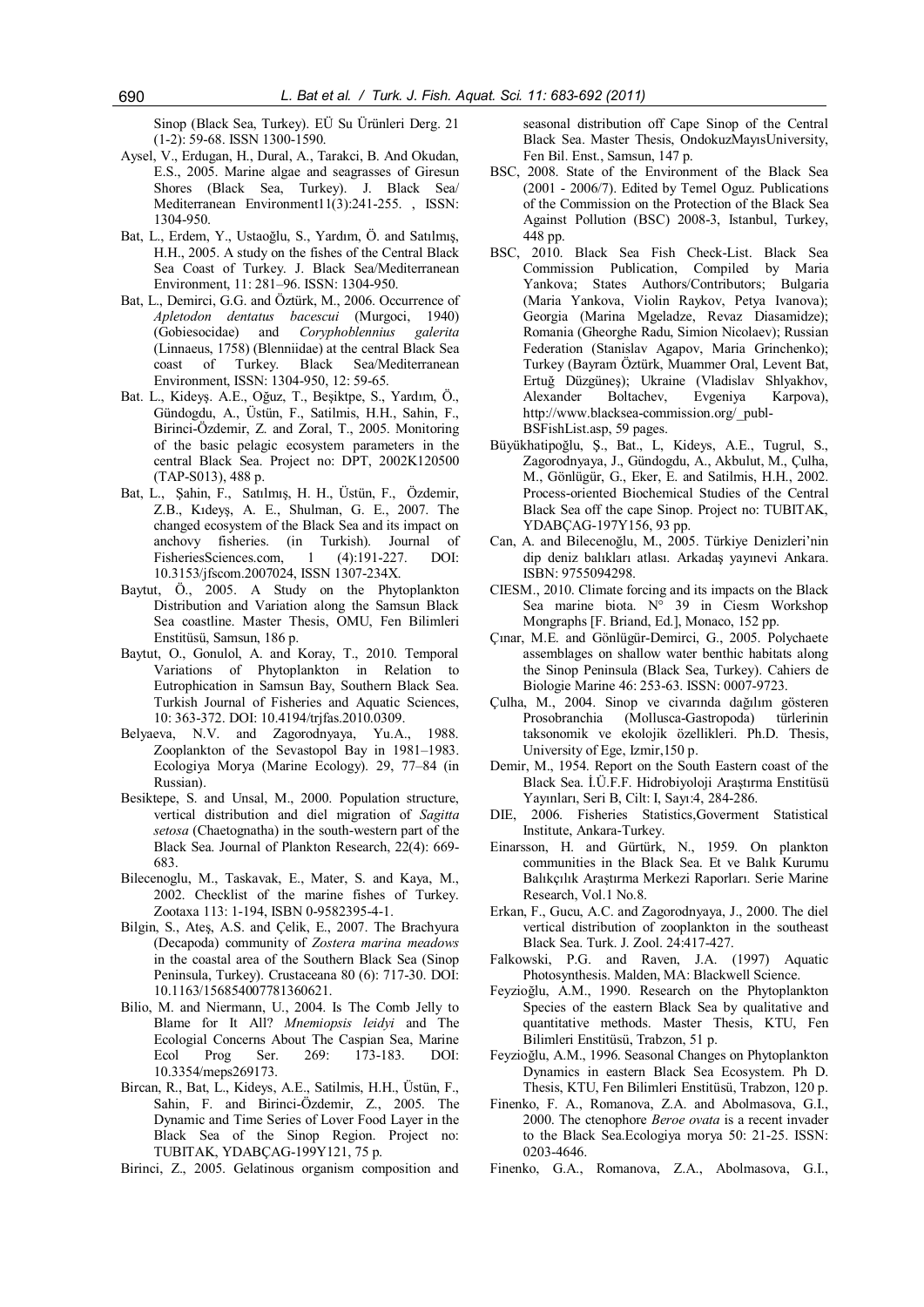Anninsky, B., Svetlichny, L.S., Hubareva, E.S., Bat, L. and Kideys, A.E., 2003. Population dynamics, ingestion, growth, and reproduction rates of the invader *Beroeovata* and its impact on plankton community in Sevastopal Bay, the Black Sea. Journal of Plankton Research 25(5): 539-549. DOI: 10.1093/plankt/25.5.539.

- Gönlügür, G., 2003. Batı Karadeniz (Sinop) sahillerinin üst infralittoral zonundaki bazı fasiesler üzerinde kalitatif ve kantitatif araştırmalar. Ph.D. Thesis, University of Ege, Izmir, 323 p.
- Güner, E., 1994. Distribution of five Calanoid copepod species in the southern Black Sea. Master. Thesis, IMS-Middle East Technical University/Ankara, Turkey, 117 pp.
- Karaçuha, A., Gönülol, A., 2007. Sinop-Ayancık Üstinfralittoralinin alg florası, Journal of Fisheries Sciences.com, (1): 1-12. DOI: 10.3153/jfscom.2007001.
- Keskin, Ç., 2010. A review of fish fauna in the Turkish Black Sea. Black Sea/Mediterranean Environment 16 (2): 195-210. ISSN: 1304-950.
- Kideys, A.E., 1994. Recent dramatic changes in the Black Sea ecosystem: The reason for the sharp decline in Turkish anchovy fisheries. *J. Mar. Syst*. 5: 171-181. DOI: 10.1016/0924-7963(94)90030-2.
- Kideys, A.E., 2002. Fall and rise of the Black Sea Ecosystem. Science's Compass 297: 1482-1483. DOI: 10.1126/science.1073002.
- Kideys, A.E. and Niermann, U., 1994. Occurence of Mnemiopsis along the Turkish coasts (from northeastern Mediterranean to Istanbul). ICES Journal of Marine Science 51:423-427. DOI: 10.1006/jmsc.1994.1043.
- Kideys, A.E., Kovalev, A.V., Shulman, G., Gordina, A. and Bingel, F., 2000. A review of zooplankton investigations of the Black Sea over the last decade. Journal of Marine System 24: 355-371. DOI: 10.1016/S0924-7963(99)00095-0.
- Kideys, A.E. and Romanova, Z., 2001. Distribution of gelatinous macrozooplankton in the southern Black Sea during 1996-1999. Marine Biology 139: 535-547. ISSN: 0025-3162.
- Kideys, A.E., Abolghaseem, R., Bagheri, S., Finenko, G.A. and Kamburska, L., 2005. Impacts of invasive ctenophores on the fisheries of the Black Sea and Caspian Sea. Oceanography 18(2): 76-85.
- Kırkım, F., Sezgin, M., Katağan, T., Bat, L. and Aydemir, E., 2006. Some benthic soft-bottom crustaceans along the Anatolian coast of the Black Sea. Crustaceana 79(11): 1323-32. DOI: 10.1163/156854006779277349.
- Kocataş, A. and Katağan, T., 1980. Türkiye Karadeniz sahillerinin bentik Amphipodları. In: Proceedings of the Seventh Science Congress, Kusadasi. Ege University Press, Aydin, 285-296.
- Konsulov, A. and Kamburska, L., 1998.Black Sea zooplankton structural dynamic and variability off the Bulgarian Black Sea coast during 1991-1995. Pp: 281-292. In: Ivanov, L. and Oguz, T. (eds.): NATO TU-Black Sea Project: Ecosystem Modeling as a Management Tool for the Black Sea. Symposium on Scientific Results, Kluwer Academic Publishers, Dordrecht, The Netherlands.
- Kovalev, A., Besiktepe, S., Zagorodnyaya, Yu. A.and Kideys, A.E., 1998. Mediterranization of the Black

Sea zooplankton is continuing. Pp: 199-208. In: Ivanov, L. and Oguz, T. (eds.): NATO TU-Black Sea Project: Ecosystem Modeling as a Management Tool for the Black Sea. Symposium on Scientific Results, Kluwer Academic Publishers, Dordrecht, The Netherlands.

- Kovalev, A.V., Bingel, F., Kideys, A.E., Niermann, U., Skryabin, V.A., Uysal, Z. and Zagorodnyaya, Yu.A., 1999. The Black Sea zooplankton: history of investigations composition and spatial/temporal distribution. Turkish J. of Zoology 23:195-210.
- Lebedeva, L.P. and Shushkina, E.A., 1991. Evaluation of population characteristics of the medusa *Aurelia aurita* in the Black Sea, Oceanology 31: 314–319.
- Milchakova, N.A., 2002. New species of macro algae in the Black Sea flora. Ekologiya Moriya 63: 19-24.
- Milchakova, N,A., 2003a. Systematic composition and distribution of green macrophyte algae (Chlorophyceae Wille S.L.) of the Black Sea. Algologiya 13(1): 70–82. DOI: 10.1615/InterJAlgae.v5.i1.50.
- Milchakova, N.A., 2003b. The macrophytobenthos. In: Modern condition of a biodiversity of coastal waters of Crimea (the Black Sea sector). Sevastopol: 152- 208.
- Milchakova, N.A., 2007. The regional aspects of the phytodiversity of Black Sea macrophyte flora. Morskoy ecologicheskiy zhurnal 1(1): 44-54.
- Mutlu, E., 2002. Diel vertical distribution of zooplankton in the Black Sea (April 1995). II Int. Conference 'Oceanography of the Eastern Mediterranean and the Black Sea- Similarities and differences of two interconnected basins', 14-18 October, 2002, Ankara, Turkey, p.753.
- Mutlu, E., Ünsal, M. and Bingel, F., 1992. A preliminary view on the faunal assemblage of softbottom crustaceans along the nearshores of the Turkish Black Sea. Acta Adriatica 33 (1/2): 177-189.
- Mutlu, E., Ünsal, M. and Bingel, F., 1993. Faunal community of soft bottom mollusc of the Turkish Black Sea. Turkish Journal of Zoology 17: 189-206.
- Mutlu, E., Bingel, F., Gucu, A.C., Melnikov, V.V., Niermann, U., Ostr, N.A. and Zaika, V.E., 1994. Distribution of the new invader *Mnemiopsis* sp. and the resident *Aurelia aurita* and *Pleurobrachia pileus* populations in the Black Sea in the years 1991-1993. ICES Journal of Marine Science 51: 407-421. DOI: 10.1006/jmsc.1994.1042.
- Özturk, B. and Özturk, A.A., 1996. *On the biology of the Turkish straits system*, inDynamics of Mediterranean straits and channels (edited by F. Briand), Bull. Inst.Oceanogr., Monaco, Vol. 17, pp. 205-221.
- Öztürk, B., 1999. Black Sea Biological Diversity Turkey. GEF Black Sea Environmental Programme, ISBN 92- 1-129504-1, United Nations Publications Sales No. E.99.III.R.1, Black Sea Environmental Series, 9: 144 pp.
- Öztürk, B., Çulha, M. and Ürkmez, D., 2004. Bivalvia fauna of the SinopPeninsula and its vicinity. Turkish Journal of Aquatic Life 2(2): 71-80.
- Rass, T.S., 1949.Black Sea ichthyofauna and its explatation. Proc. Inst. Oceanology, Acad. Sci. URSS; 4.
- Revkov, N., Abaza, V., Dumitrache, C., Todorova, V., Konsulova, T., Mickashavidze, E., Varshanizde, V., Sezgin, M., Öztürk, B., Chikina, M.V. and Kucheruk, N.V., 2009. State of the environment of the Black Sea